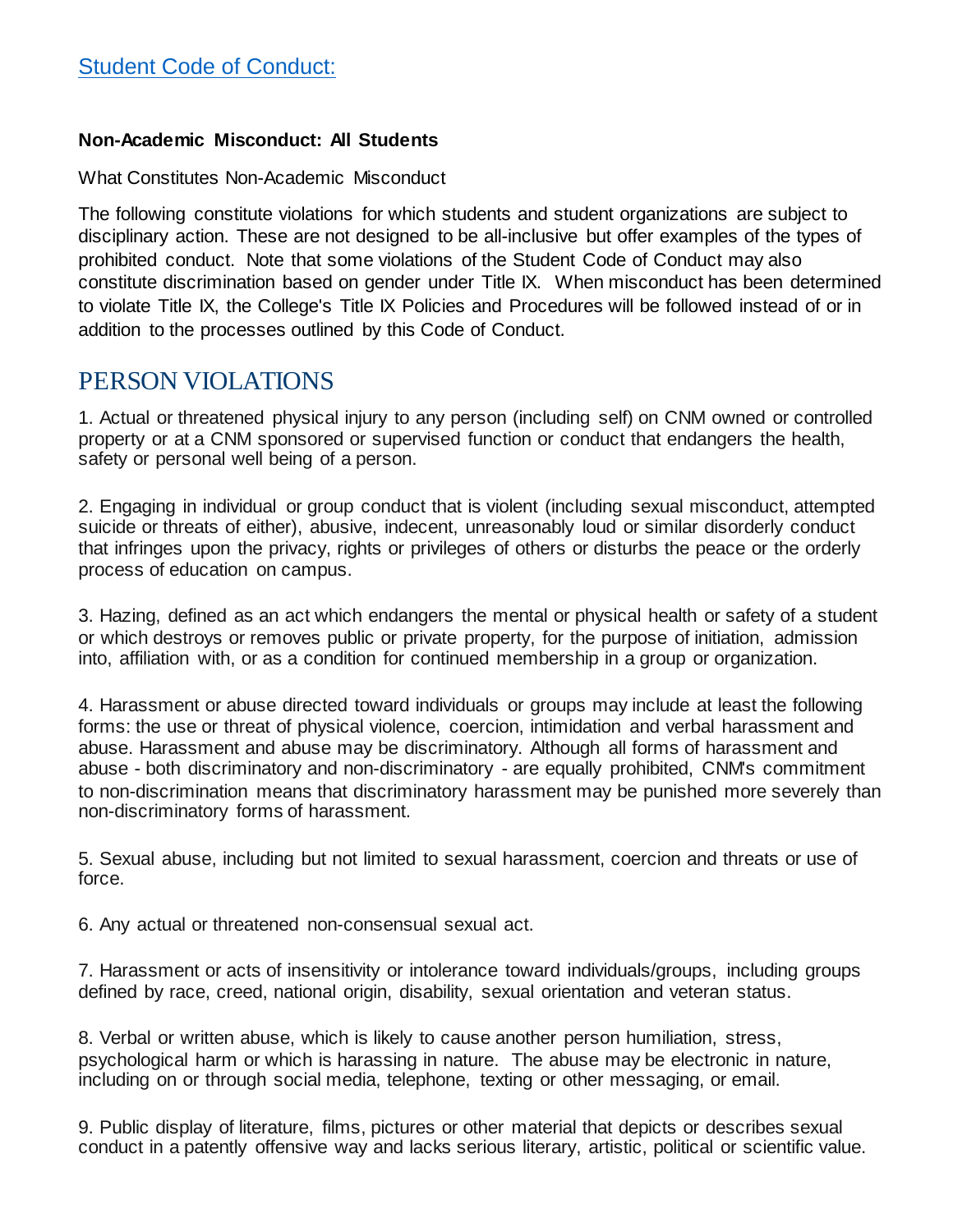# PROPERTY VIOLATIONS

1. Attempted or actual theft of and/or damage to property of CNM or property of a member of the CNM community or other personal or public property.

2. Any graffiti or other act of misuse, vandalism, malicious or unwarranted damage or destruction, defacing, disfiguring or unauthorized use of property belonging to the institution including, but not limited to, fire alarms, fire equipment, elevators, telephones, institution keys, library material and/or safety devices, walls, floors and ceilings.

# FALSEHOODS/IDENTIFICATION VIOLATIONS

1. Forgery, counterfeiting, alterations or misuse of any CNM record, document or identification card.

2. Knowingly furnishing false information to CNM personnel or member of any hearing board acting in performance of their duties or the failure to provide CNM personnel with adequate information upon request.

3. Making a false report concerning a fire, bomb or other emergency.

4. Failure to possess at all times a valid CNM Student ID and/or failure to present the ID to CNM officials upon proper request.

5. Intentionally and falsely accusing a CNM employee or another student of a wrongdoing.

# SAFETY VIOLATIONS

1. Unauthorized use, possession or storage of any weapon or explosive (including fireworks) on CNM premises or at CNM sponsored activities.

2. Tampering with fire extinguishers, fire alarm boxes or smoke or heat detectors anywhere on CNM property.

3. Creating a fire, safety or health hazard.

4. Ejecting any objects from windows, roofs or balconies of CNM buildings.

5. Students are not permitted on the roofs of CNM buildings.

# COMPUTER VIOLATIONS

1. Unauthorized entry into or alteration of any CNM computer records or violation of the CNM Technology Use Policy.

2. Violation of the New Mexico Computer Crimes Act, including intentional and unauthorized access, alteration, damage, copying or destruction of any computer system or data.

3. Theft or abuse of computer time, including but not limited to: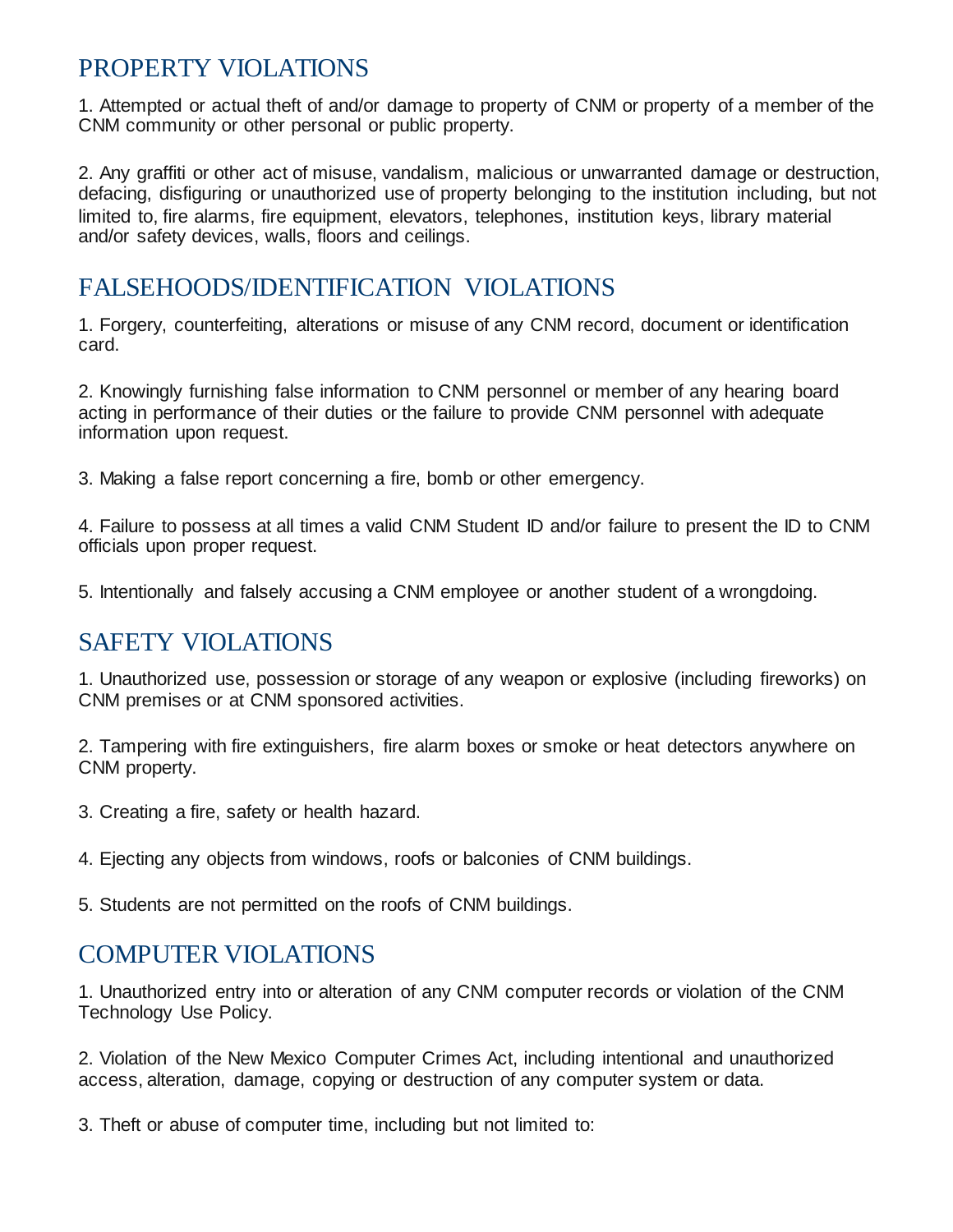- a. Unauthorized entry into a file, to use, read or change the contents or for any other purpose.
- b. Unauthorized transfer of a file.
- c. Unauthorized use of another individual's identification and password.

d. Use of computing facilities to interfere with the work of another student, faculty member or CNM official.

- e. Use of computing facilities to send obscene, abusive, or threatening messages.
- f. Use of computing facilities to interfere with normal operation of the CNM computing system.

### ENTRY/USE VIOLATIONS

- 1. Entry into or use of any building, facility, room or other CNM property/grounds without authorized approval. This also includes the unauthorized possession or use of CNM keys, lock combinations or other access codes.
- 2. Entering or attempting to enter any social event or other event without proper credentials for admission (e.g., ticket, identification card or invitation).
- 3. Unauthorized use of CNM telephones for long-distance calls.

# LEGAL VIOLATIONS

- 1. Unlawful possession, use, distribution or sale of any narcotic or dangerous drug as defined by the statutes of the state of New Mexico.
- 2. Violation of federal, state or local law on CNM premises or at CNM sponsored or supervised activities.
- 3. Possession or consumption of alcoholic beverages in contradiction of state law and/or CNM policy.
- 4. The violation of local, state or federal criminal statutes shall be in violation of this code, whether or not such violation is prosecuted by public officials. CNM may refer such violations to appropriate law enforcement agents.
- 5. The use or possession of equipment, products or material used or intended for use in manufacturing, growing, using or distributing any drug or controlled substance.
- 6. Participation in illegal gambling activities on CNM owned or controlled property or at a function identified with CNM.
- 7. Embezzling, defrauding or procuring any money, goods or services under false pretenses.